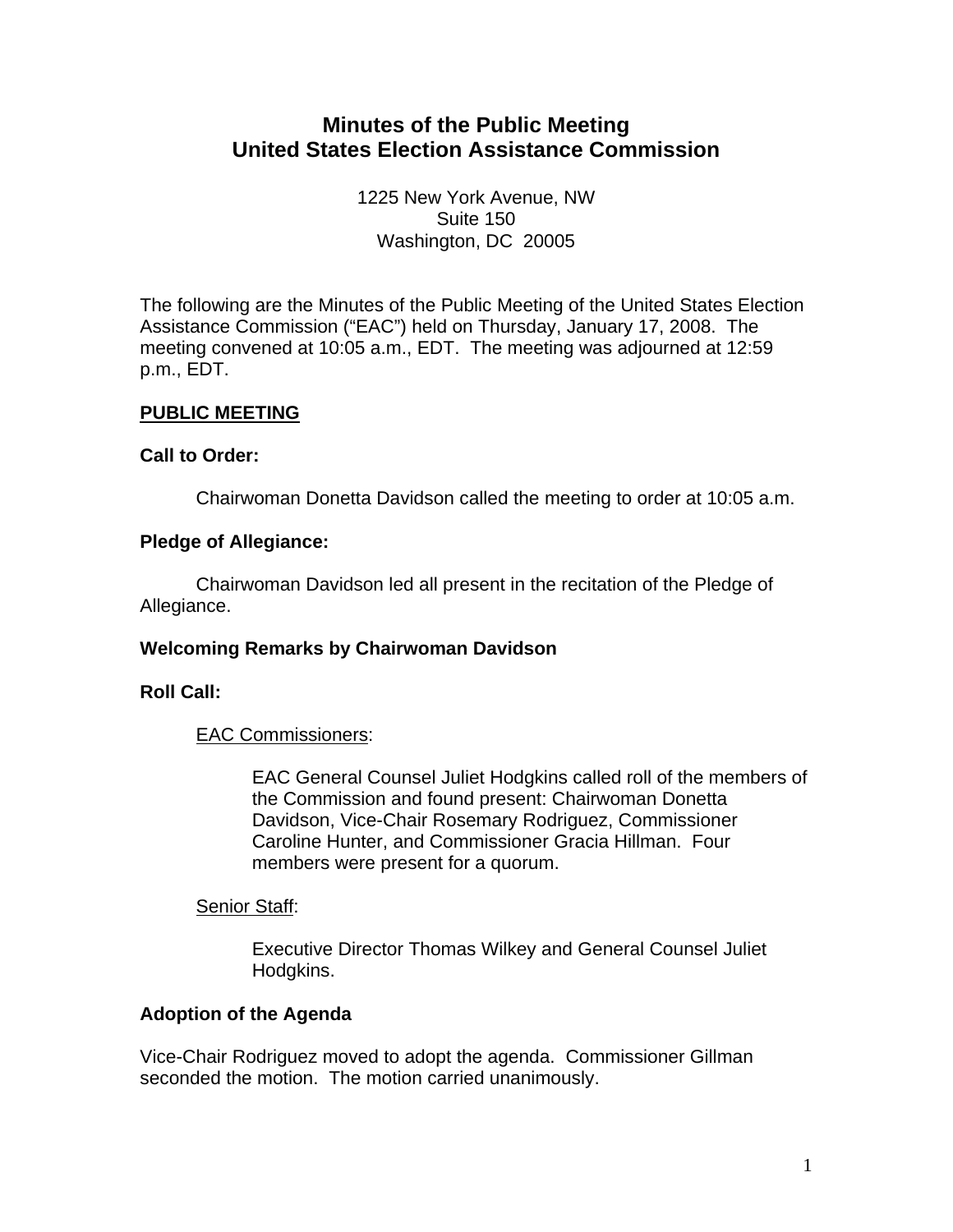#### **Installation of New Officers**

The Chair introduced Alice Miller, Director of Elections, who addressed the Commission to provide brief opening comments regarding the installation ceremony of EAC's new officers, to extend her sincere appreciation to outgoing Chairwoman Davidson for her tireless effort, sincere dedication and down-toearth approach while chairing the Commission during 2007, and to provide highlights with respect to incoming Chairwoman Rodriguez's experience and background.

Ms. Miller administered the oath of office to Commissioner Rosemary Rodriguez as Chairwoman of EAC.

Cecilia Espenoza was pleased to congratulate and welcome Chairwoman Rodriguez, sharing comments regarding both their friendship and the leadership demonstrated by Chairwoman Rodriguez.

Chairwoman Rodriguez administered the oath of office to Commissioner Caroline Hunter as Vice-Chair of EAC.

**Reports by Commissioners** Commissioner Davidson reported on the activities and accomplishments of the Technical Development Guidelines Committee (TGDC) during 2007, which included various meetings that were conducted for the purpose of drafting and approving the next iteration of the Voluntary Voting System Guidelines (VVSG), in addition to the submission of the draft VVSG to the Commission on August 31, 2007.

The floor was open for brief discussion.

Commissioner Davidson next addressed the Commission to report on the activities and accomplishments of the Board of Advisors during 2007, which included two meetings, the first of which was held in Washington, D.C., January 22-23, 2007, and the second of which was held in Austin, Texas, December 12- 14, 2007. Commissioner Davidson expressed her appreciation for the Board's hard work, dedication and commitment during the previous year.

Commissioner Gracia Hillman addressed the Commission to provide an overview regarding how the Standards Board is organized, what its role is, and to report on its activities and accomplishments during 2007.

Chairwoman Rodriguez was pleased to present Commissioner Davidson with a gavel commemorating her service as EAC's Chair during 2007. Chairwoman Rodriguez read a statement, which she noted would be posted on the EAC website, that expressed her appreciation, anticipation, and respect regarding her duties during the coming year. Chairwoman Rodriguez also provided a brief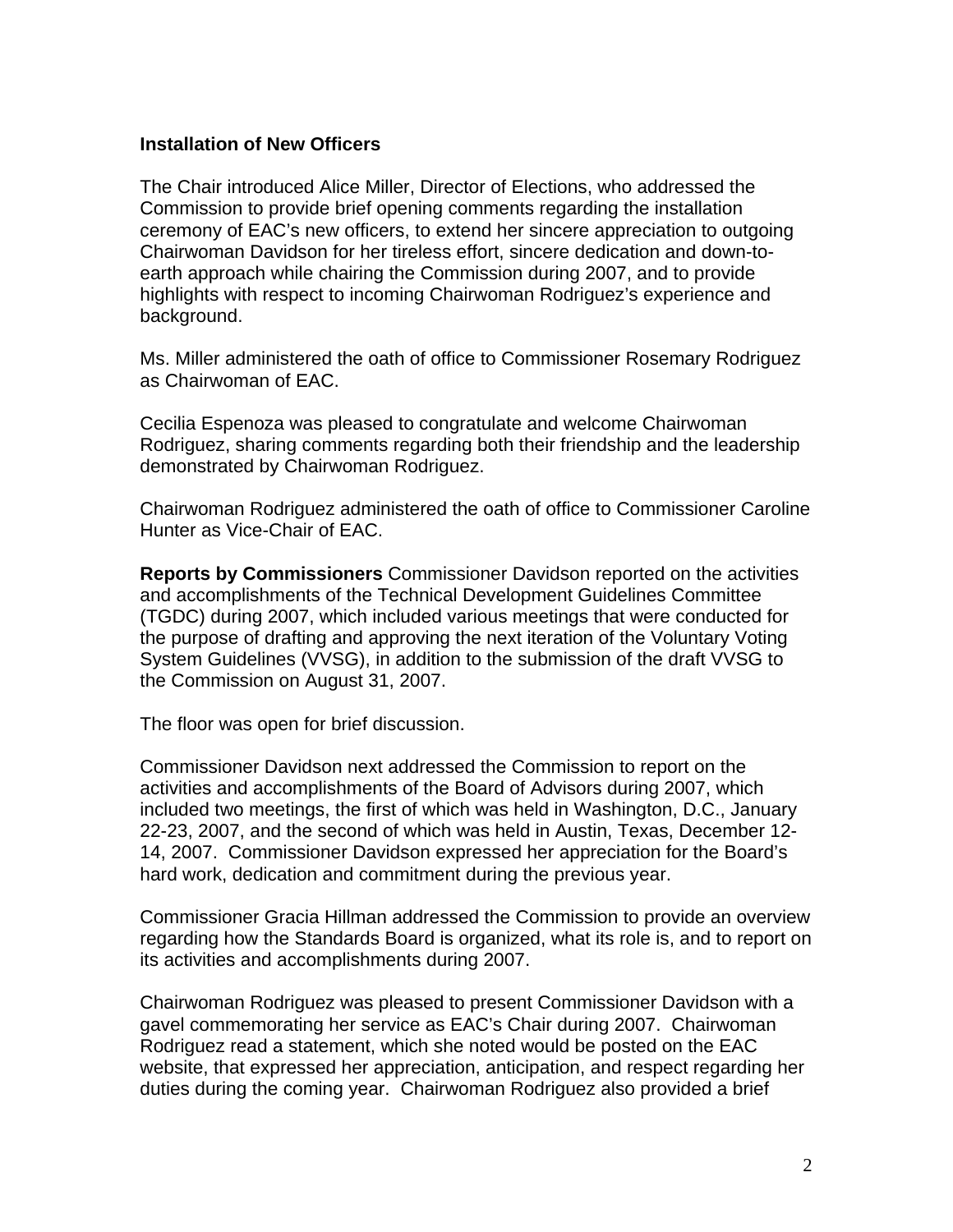overview regarding her duties during the coming year and to outline Committee assignments as follows: Commissioner Davidson will continue to serve as liaison to the TDGC Committee, Commissioner Hillman will serve as liaison to the Board of Advisors, and Vice-Chair Hunter will serve as liaison to the Standards Board.

Vice-Chair Hunter addressed the Commission to provide brief comments regarding her anticipation, appreciation, and assistance during the coming year.

## **Old Business – Approval of the minutes from the previous meeting**

Chairwoman Rodriguez reported that the Commission did not conduct a preliminary review of the draft minutes from the December 11, 2007 meeting and, therefore, approval of the minutes would be deferred.

## **Old Business - Report from the Executive Director**

Mr. Wilkey offered a welcome to the EAC, thanked everyone for being present and extended his congratulations to Chairwoman Rodriguez and Vice-Chair Hunter for taking the oath of office.

A discussion followed regarding the 2008 operating budget, a recent meeting of the Board of Advisors and the Standards Board held in December 2007, FY-2007 appropriations, along with an overview of completed, current, and future HAVAmandated research projects.

Following a brief discussion concerning the Commission's approval of the 2008 Annual Report, it was agreed that a consensus vote would be prepared.

Chairwoman Rodriguez was pleased to welcome the return of General Counsel Juliet Hodgkins.

### **New Business - National Voter Registration Act Update RE: States' Requests**

Edgardo Cortés, Election Research Specialist, addressed the Commission to report that since the December 11, 2007 meeting a request was received from the State of Georgia to change the state-specific instructions portion of the National Voter Registration Application (NVRA). To date the following states have now requested changes to the NVRA: Arizona, Colorado, Delaware, Georgia, New Jersey and Rhode Island. Mr. Cortés provided a brief overview of what change each state has requested to the instructions portion.

### **Consideration and Vote on Changes to the National Voter Registration Form**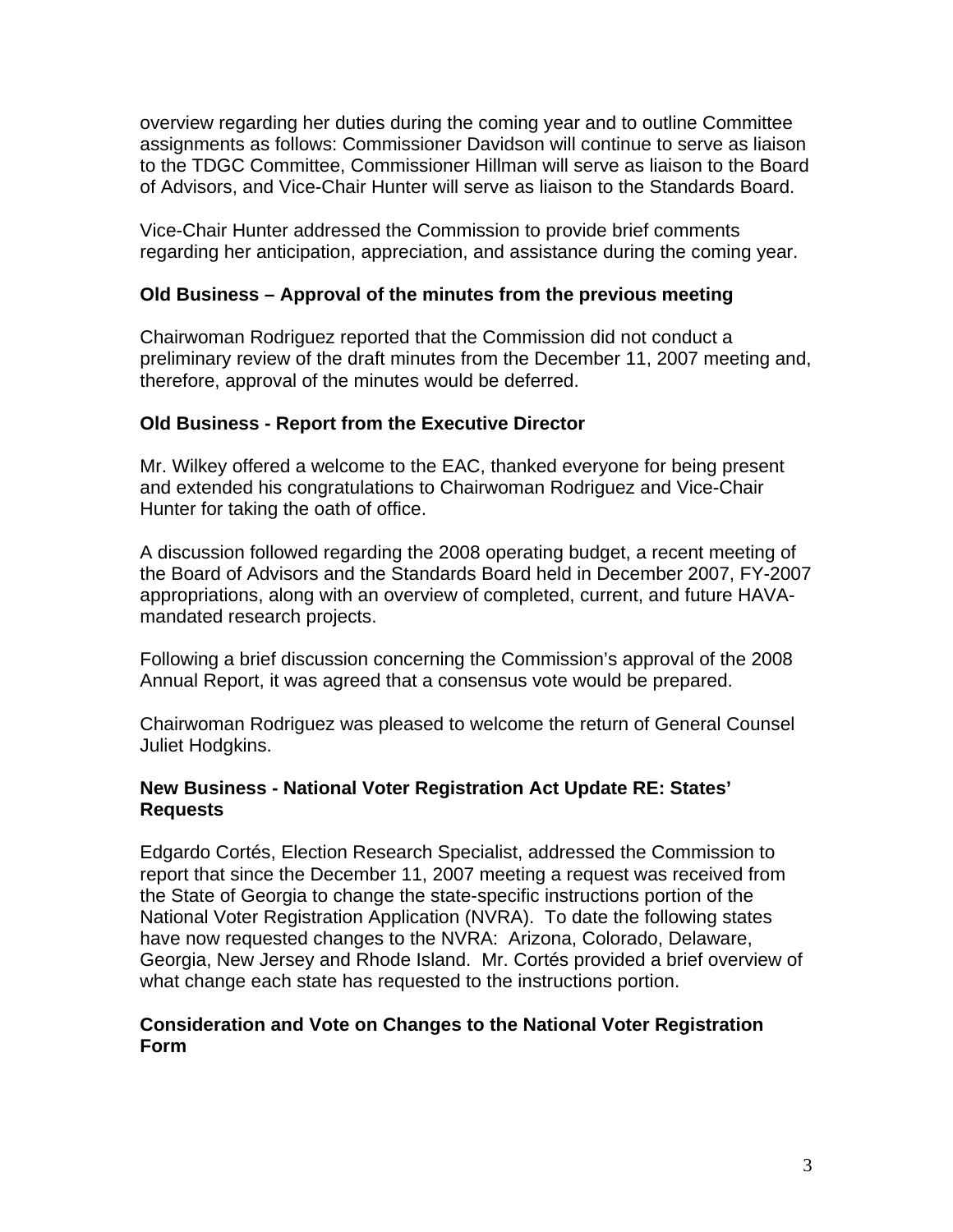Commissioner Hillman reported that she was setting aside the proposal she prepared with regard to how to handle states' requests for changes to the NVRA, which she addressed with the Commission at its December 11, 2007, meeting. She encouraged the Commission to consider the draft proposal that was prepared and submitted by staff the previous day, pointing out that the proposal was not available for dissemination at the present time. Chair Rodriguez recommended that the proposal be made available in order to allow individuals who have a vested interest an opportunity to respond. Commissioner Hillman concurred with this suggestion.

Vice-Chair Hunter presented the Commission with her proposal in regard to addressing states' requests for changes to the NVRA for its review, comment, and adoption. A motion was made by Vice-Chair Hunter to adopt the Federal Election Commission (FEC) policy for amending state instructions to the Federal Form. Commissioner Davidson seconded the motion.

The floor was open for discussion on the motion. Chair Rodriguez requested a roll call on the motion.

Chair Rodriguez - No Vice-Chair Hunter - Yes Commissioner Davidson - Yes Commissioner Hillman - No

The motion failed on a tie vote.

### **Consideration and Vote on Disclaimer Proposal to State Instructions Portion of the NVRA Form**

Vice-Chair Hunter addressed the Commission to discuss her proposal to post a disclaimer on EAC's website that will notify the public of those states who have requested a change to the instructions portion of the NVRA. The disclaimer would also highlight that EAC has not approved the request. Discussion ensued regarding whether adding the disclaimer to the state-specific instructions portion of the form would constitute a substantive change.

Chair Rodriguez requested a 20-minute break. The Commission recessed at 11:30 a.m. and reconvened at 11:50 a.m.

Discussion continued concerning adding a disclaimer to the state instructions portion of the form. General Counsel Hodgkins requested time to look into this matter due to the fact that this could constitute a substantive change and therefore would require a public comment period.

A motion was made by Vice-Chair Hunter that the EAC adopt a website disclaimer to be posted in red in the section entitled Register to Vote - The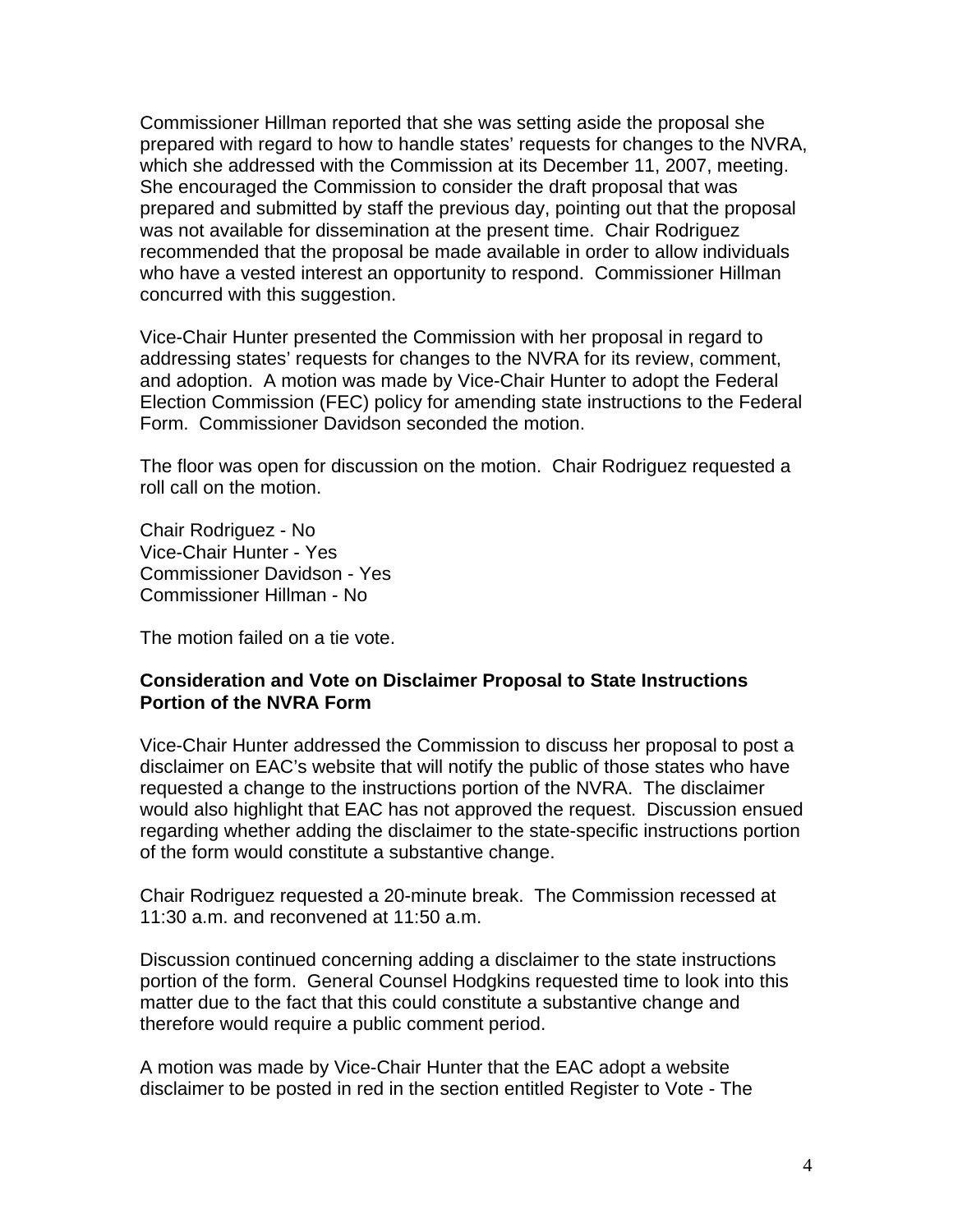National Voter Registration Act," which will read as follows, "As of December 18, 2007, the following states have requested a change to their state instructions: Arizona, Colorado, Delaware, Georgia, New Jersey and Rhode Island. The Commission has not yet approved these requests." The procedure for amending the disclaimer will be: The Director of Elections shall update on the website the list of states that have requested changes within 48 hours of their request coming to the attention of the EAC. The date shall also be updated. Commissioner Davidson seconded the motion.

The floor was open for discussion regarding the website disclaimer. Chairwoman Rodriguez requested a roll call on the motion.

Chair Rodriguez – Yes Vice-Chair Hunter – Yes Commissioner Davidson – Yes Commissioner Hillman – Yes

The motion carried unanimously.

## **FY 2008 Appropriations**

General Counsel Hodgkins addressed the Commission to provide a detailed breakdown as to how the 2008 operating budget of \$16,530.000 that was approved by Congress will be appropriated.

The floor was open for discussion regarding the operating budget.

### **Briefing Regarding New Grant Program**

Mr. Wilkey addressed the Board concerning the need for the \$10 million grant program appropriated by Congress for the purpose of improving the collection of election data, which will award each of five states a grant of \$2 million. Mr. Wilkey also provided a breakdown with regard to the administration of the grant program and he noted that he would provide a written statement setting forth his oral presentation to be incorporated into the record.

General Counsel Hodgkins exited the meeting at 12:19 p.m. at which time General Counsel Galvin Gilmour entered.

Karen Lynn-Dyson presented the Commission with a brief chronology and overview of the timeline regarding the rollout of the 2008 Election Day survey.

Edgardo Cortés presented the Commission with a timeline regarding the distribution of the \$2 million grant to each of the five states that are selected. Mr. Cortés provided further details concerning the timeline for the selection of contractors that will be assisting in the administration of the grant program, the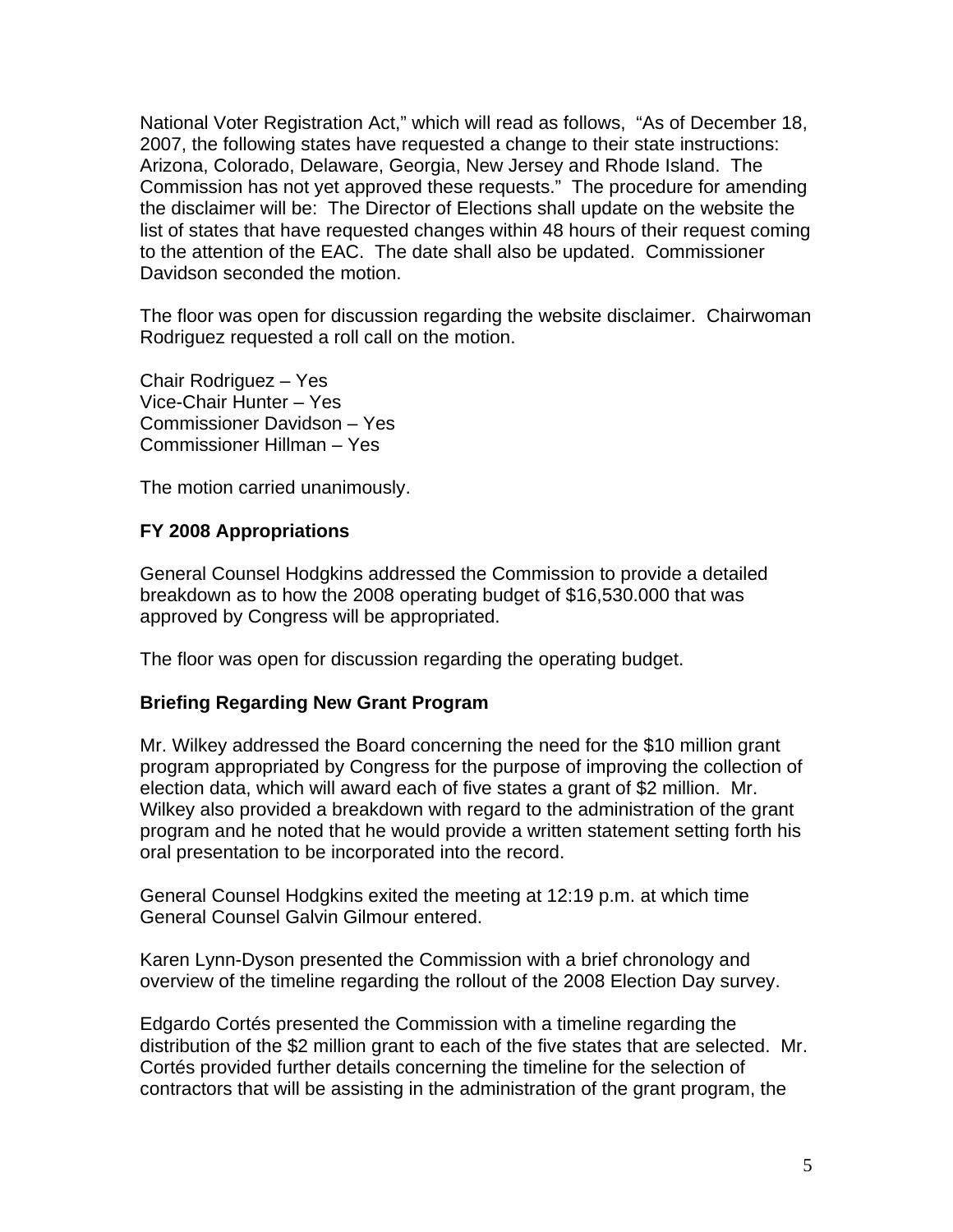review, selection and notification process of the five grantees, and the preparation of the report that must be delivered to Congress no later than June 30, 2009, that will detail the success of the grantees.

The floor was open for discussion regarding the grant program.

## **Consideration of EAC Organizational Chart**

Mr. Wilkey presented the Commission with the EAC organizational chart that was prepared by staff along with the assistance of the Office of Inspector General (OIG) for review, comments, and adoption. Mr. Wilkey pointed out that the OMB/OPM requires the development of an organizational chart as outlined in the strategic plan, in addition to the fact that the chart has not been updated since the Commission's formation.

General Counsel Gilmour exited the meeting at 12:37 p.m. at which time General Counsel Hodgkins re-entered.

The floor was open for discussion regarding the contents of the chart.

Commissioner Hillman moved to accept the EAC organizational chart as presented by Mr. Wilkey. Commissioner Davidson seconded the motion. Vice-Chair Hunter voted in opposition to the motion. The motion carried with a vote of three to one.

# **Commissioners' Closing Remarks**

Commissioners Hillman and Davidson stressed the importance of the need for developing an interim policy for adopting states' requests for changes to the state-specific instructions of the NVRA. Both Commissioners Hillman and Davidson expressed their support and appreciation to Chairwoman Rodriguez and Vice-Chair Hunter for their leadership during the coming year.

Vice-Chair Hunter was pleased to introduce Dr. Shelly Anderson, Research Specialist, as the newest addition to EAC staff. Commissioner Hillman was pleased to introduce Maisha Leek as the newest addition to EAC staff. Mr. Wilkey acknowledged the retirement of colleague and staff member Peggy Sims, noting that he would keep the Commission apprised as to what the arrangements will be with respect to an appropriate remembrance/farewell in recognition of her service. Mr. Cortés was pleased to introduce Julianna Milhoffer who very recently joined the Programs and Services Division. Mr. Cortés further noted that beginning Tuesday, January 22, 2007, the Communications Division would be receiving an additional staff member.

Chairwoman Rodriguez was pleased to announce that EAC's homepage contains an "En Espanol" section, which provides information with regard to voter